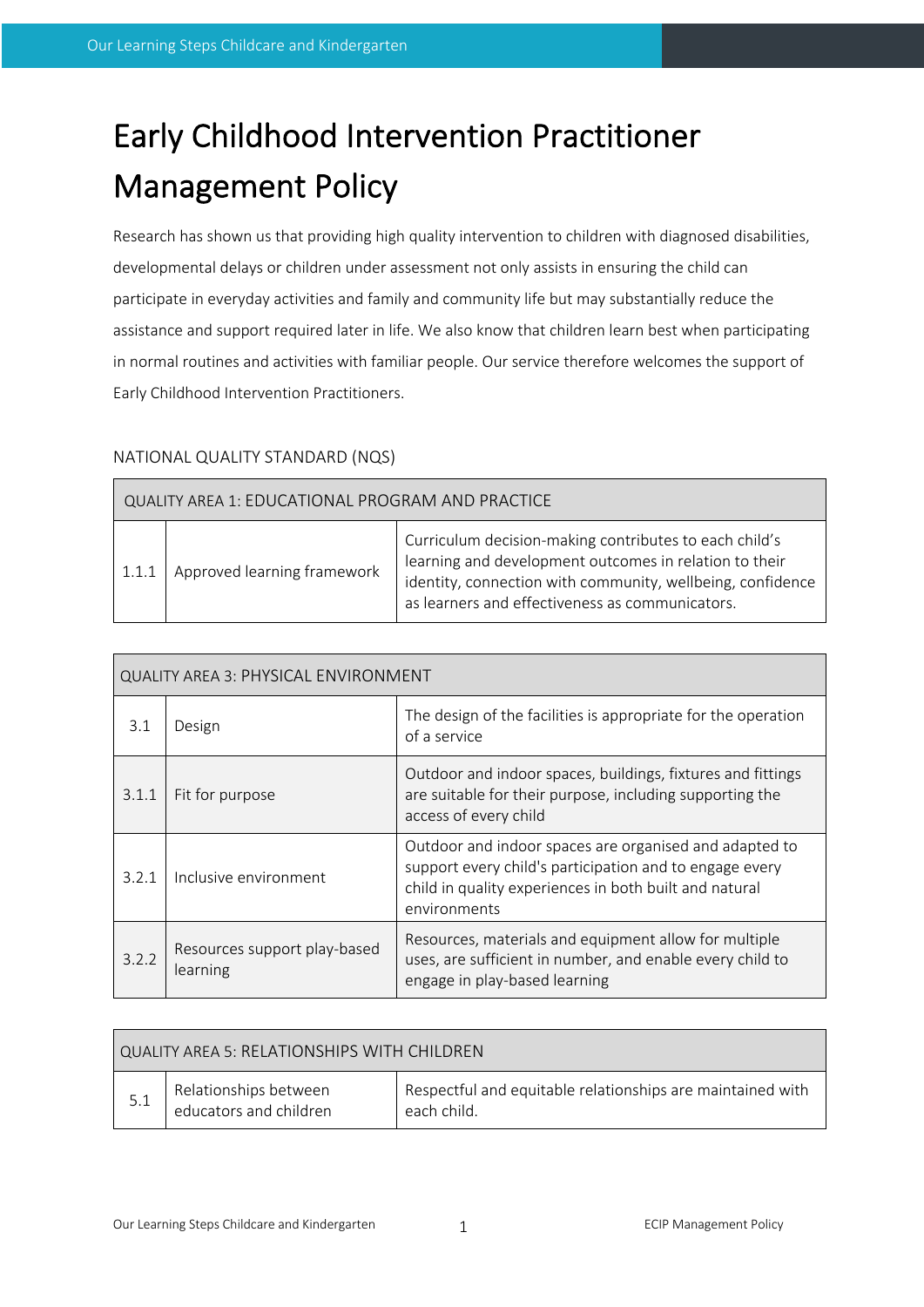| 5.1.1 | Positive educator to child<br>interactions | Responsive and meaningful interactions build trusting<br>relationships which engage and support each child to feel<br>secure, confident and included. |
|-------|--------------------------------------------|-------------------------------------------------------------------------------------------------------------------------------------------------------|
| 5.1.2 | Dignity and rights of the child            | The dignity and rights of every child are maintained.                                                                                                 |

| QUALITY AREA 6: COLLABORATIVE PARTNERSHIPS WITH FAMILES AND COMMUNITIES |                                           |                                                                                                                                                              |  |
|-------------------------------------------------------------------------|-------------------------------------------|--------------------------------------------------------------------------------------------------------------------------------------------------------------|--|
| 6.1                                                                     | Supportive relationships with<br>families | Respectful relationships with families are developed and<br>maintained and families are supported in their parenting<br>role.                                |  |
| 6.1.1                                                                   | Engagement with the service               | Families are supported from enrolment to be involved in<br>the service and contribute to service decisions.                                                  |  |
| 6.1.2                                                                   | Parent views are respected                | The expertise, culture, values and beliefs of families are<br>respected and families share in decision-making about their<br>child's learning and wellbeing. |  |
| 6.2                                                                     | Collaborative partnerships                | Collaborative partnerships enhance children's inclusion,<br>learning and wellbeing.                                                                          |  |
| 6.2.2                                                                   | Access and participation                  | Effective partnerships support children's access, inclusion<br>and participation in the program                                                              |  |

## EDUCATION AND CARE SERVICES NATIONAL REGULATIONS

| CHILDREN (EDUCATION AND CARE SERVICES) NATIONAL LAW NSW |                            |
|---------------------------------------------------------|----------------------------|
| 155                                                     | Interactions with children |
| 156                                                     | Relationships in groups    |
| 157                                                     | Access for parents         |

## RELATED POLICIES

Additional needs Policy Anti-Bias & Inclusion Policy Code of Conduct Policy Educational Program Policy Interaction with Children, Family and Staff Policy Orientation of New Families Policy Privacy and Confidentiality Policy Respect for Children Policy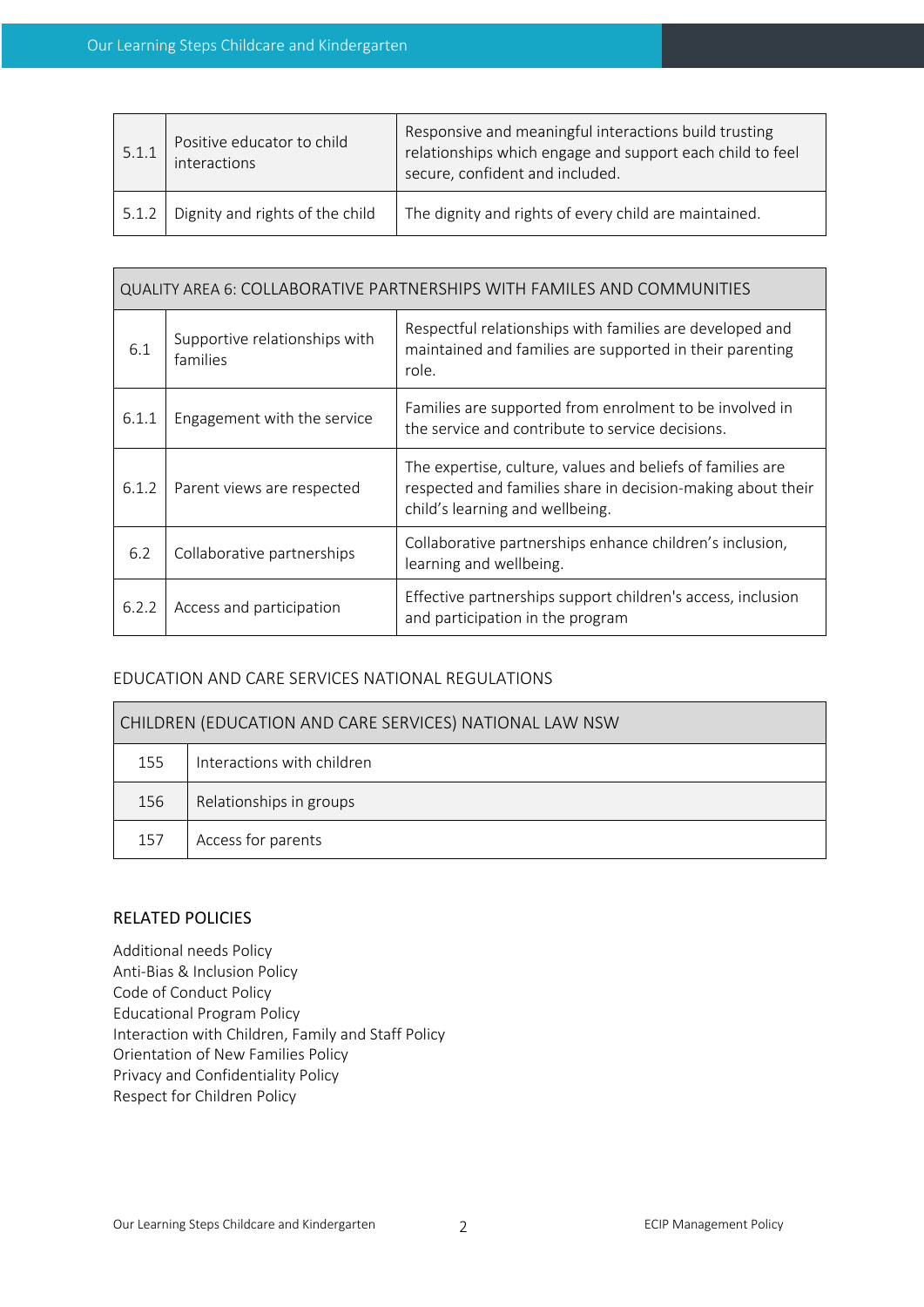#### PURPOSE

We aim to provide an inclusive environment that supports each child to fully participate in the daily routines and activities of the service. This includes providing procedures that enable us to maintain the daily schedule of children requiring visits from Early Childhood Intervention Practitioners that minimise disruptions to the child, other children, and educators

#### **SCOPE**

This policy applies to children, families, staff, management, and Early Childhood Intervention Practitioners (ECIP) visiting the Service.

#### IMPLEMENTATION

#### OUR PHILOSOPHY

Our Learning Steps was formed on the lands of the Bunurong People of the Kulin Nation. We acknowledge Aboriginal and Torres Strait Islander Peoples as the Traditional Custodians of this country and their connection to land, water and community in which we operate. We pay our respect to them, their cultures and customs both past and present.

#### Mission Statement

Our Learning Steps is committed to providing excellence in care and education for all children. We are committed to being accessible to all families providing a safe and caring environment enabling children to feel secure and happy.

#### Philosophy

- We strongly believe in the value of play. Play offers the opportunity for children to explore their identity and community and become confident and involved learners.
- We value that Early Childhood Education is the foundation for lifelong learning.
- We believe that each child is individual and unique.
- We believe that it is important to provide an environment that is accepting, encouraging, stimulating and enjoyable. In this environment we can best foster strong self-identity, positive attitudes towards learning and positive roles within the community.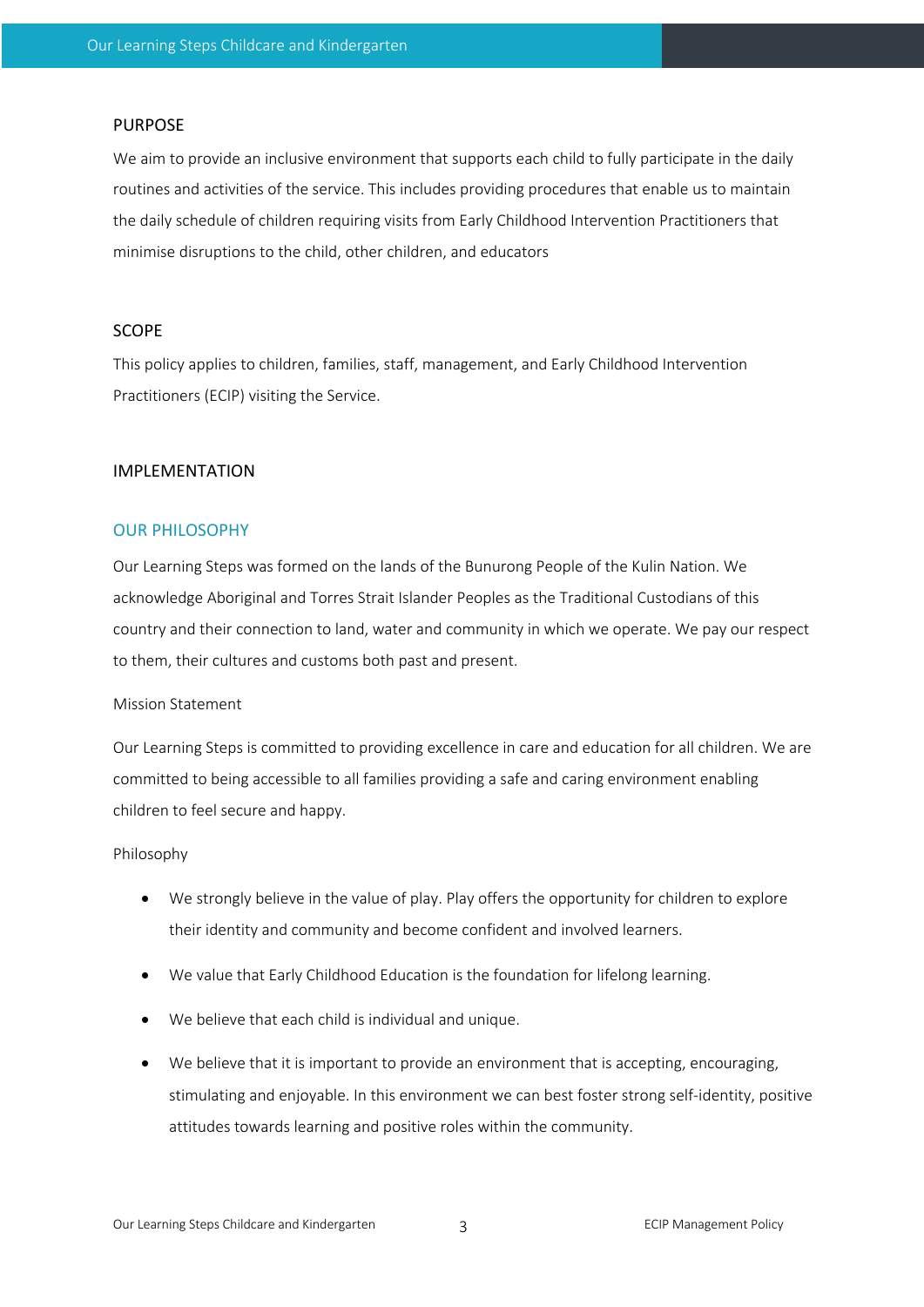- The learning environment allows for communication, self-help and socialising. Children will learn from each other, teachers, parents and the community. They will be provided with opportunities to experiment, discover, explore, create, investigate, problem solve, practice theories and express ideas with the support of their peers and educators.
- We believe that children learn differently, in rates, ways and time. We allow time for spontaneous learning and understand the need for flexibility.
- We role model to support children in creating mutual respect for their peers and friendships.
- We promote an appreciation of the natural environment, we aim to provide children with natural materials but also encompass bright colours to promote happiness, excitement and visual engagement.
- We endeavour to build strong partnerships with families, children and the wider community and include them in the centre's day to day activities. Regardless of gender, religion and race children and their families are treated equally.
- Our educators strive to build relationships with families based on co-operation and a mutual respect for the reciprocal roles that each child play in the lives of the children. The relationships are based on mutual trust and a high level of open communication.
- The work our educators do, the ideas they create and the strategies they employ have a deep and lasting effect on the families and children entrusted into our care promoting lifelong relationships, knowledge and values.

#### Values and Goals

All children have access to out centre regardless of sex, religion, disability, medical conditions or socioeconomic status. Our policy is one of non-discrimination. All children are individuals and differences in personalities should be accepted. We are responsive to difference and provide a program that meets individual needs. Routines and activities are flexible and appropriate to meet the needs of the children and families of the centre. Programs promote and foster identity, community, wellbeing, learning and communication. These programs will prepare children for the transition to primary school in partnership with the National Early Years Learning Framework.

Educators work as a team to provide a safe, warm, happy and stimulating facilities where children can thrive, grow and learn. Staff professional development is ongoing. We endeavour to educate children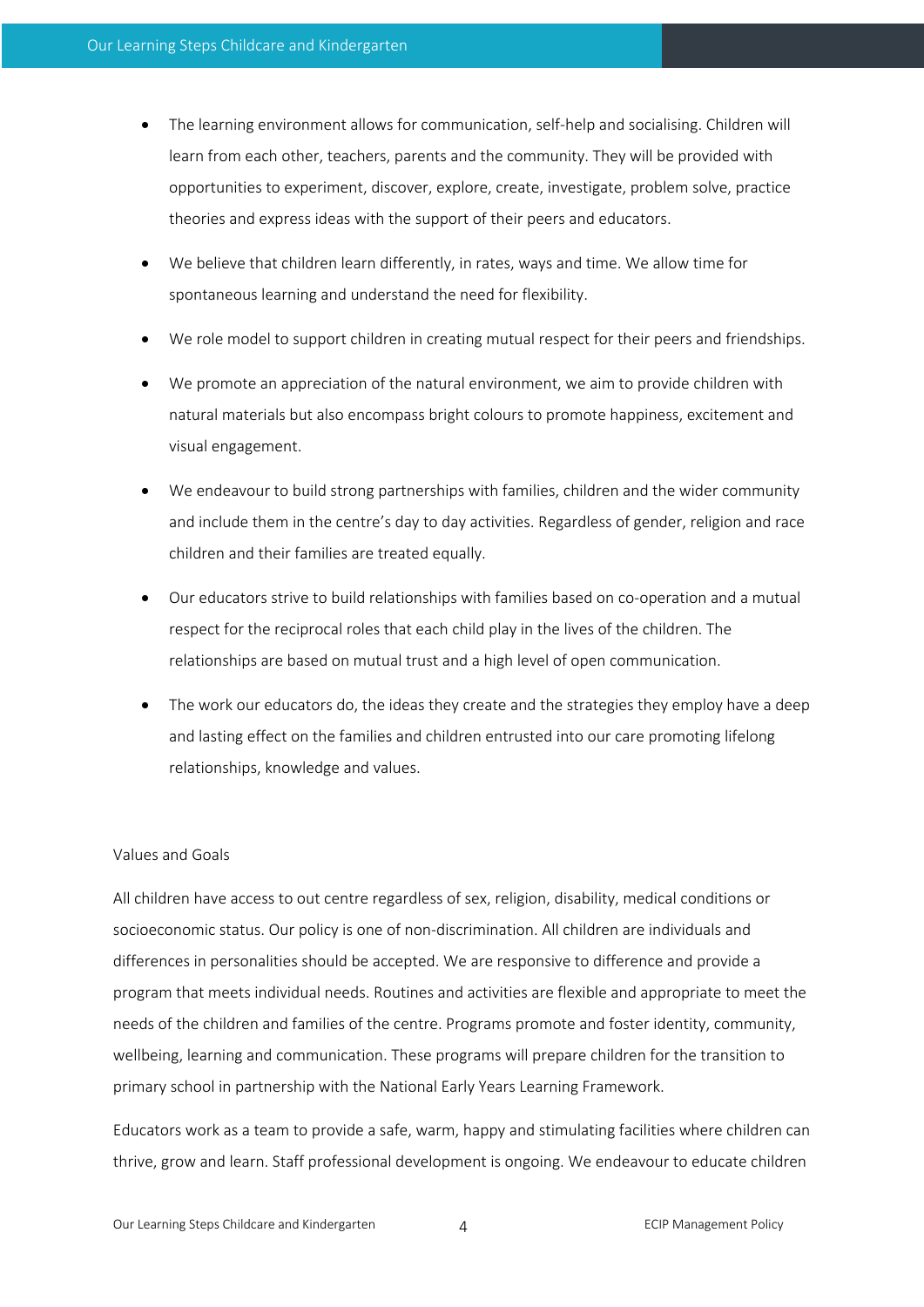to have non-sexist, non-racist and non-violent attitudes. We will acknowledge and respect different cultures, religions and celebrations.

Our Learning Steps provides programs that accurately reflect the variety of backgrounds represented in the centre and the wider community. We strive to encourage creativity and appreciation of the natural environment. We encourage and invite active parent involvement in the centre's activities and aim to communicate daily with parents both written and verbally.

Our Learning Steps has a commitment to continuous improvement and maintains a culture of ongoing critical reflection and self-review.

*The Early Years Learning Framework (EYLF)* recognises that 'Partnerships ... involve educators, families and support professionals working together to explore the learning potential in every day events, routines and play so that children with additional needs are provided with daily opportunities to learn from active participation and engagement in these experiences...' (DEEWR, 2009, p. 12).

#### SCHEDULING VISITS

- Visits to a child must be scheduled by the ECIP in negotiation with the Director/responsible educator.
- The ECIP will be advised of the most appropriate times of day to schedule a visit in regard to minimising disruption to the child, the classroom routine, and the service. (Age appropriateness of the child is to be considered.)
- ECIPs will not be permitted access to the child if they arrive without a scheduled appointment.
- When scheduling visits, time must be included for communication between the responsible Educator/Director and the ECIP after and/or before time spent with the child.
- If the ECIP has not attended the service on a prior occasion they will be advised that they must bring a current WWCC and original *or* certified copies of qualifications.
- ECIPs will be advised that they are visiting a Sun Safe service and must bring a hat.

#### MAINTAINING ACCURATE RECORDS OF ECIP VISITS

• Upon arrival ECIPs must sign the Visitor's sign-in book, AND/OR the *ECIP Record of Visit* for the individual child being visited.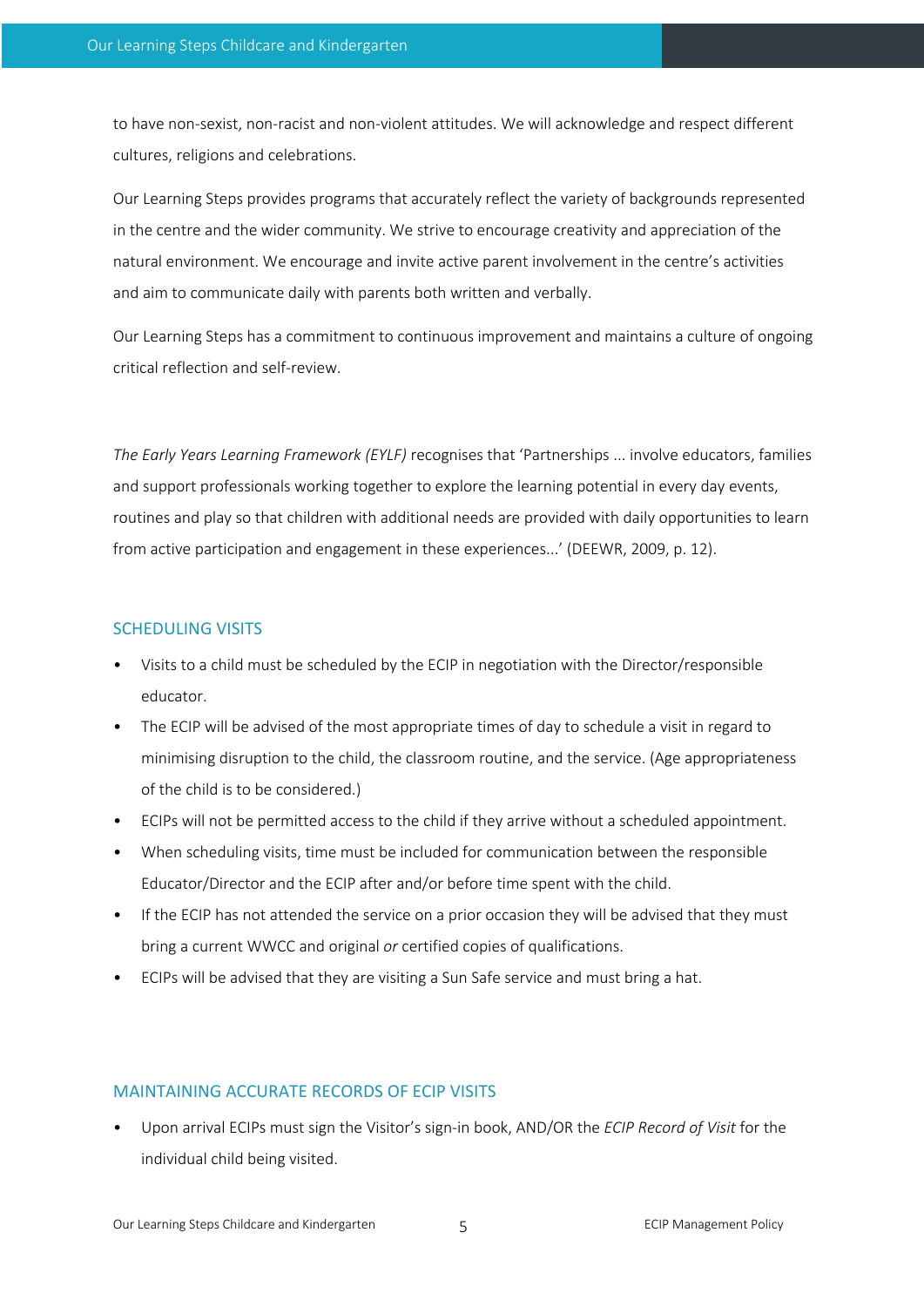- Upon conclusion of the visit ECIPs must sign out in both the Visitor's sign-in book, AND the *ECIP Record of Visit* for the individual child being visited.
- Information to be provided by the ECIP on the *ECIP Record of Visit* will include:
	- Date.
	- ECIP's name and contact details,
	- Scheduled appointment time,
	- The company/business the ECIP is representing and their contact details,
	- The purpose of the visit (observation, one-on-one activity etc.), and
	- The arrival and departure time
- Upon conclusion of the visit the *ECIP Record of Visit* will be filed in the child's confidential records.

# CHILD PROTECTION/DUTY OF CARE

- On the initial ECIP's visit he/she will provide evidence of a current WWCC, which will be photocopied and placed on file.
- Qualifications and WWCC documents may either be submitted by the governing agency (prior to ECIP visit) OR in the case of individual therapists (NDIS relevant), therapists to provide relevant documentation. The staff member greeting the ECIP will make a note that these have been sighted.
- Where possible, all interactions with the child will be conducted within the classroom environment.
- Unless agreed to by parent/guardian and Service management, at no time will a child be removed from the group: Children must remain within sight of service staff at all times.

# CONCLUSION OF VISIT

- At the conclusion of the visit a private space will be provided for the ECIP to have a conversation with the responsible Educator/Director. (If a private space is not available the ECIP and Educator/Director will seek out an area where they can conduct the discussion with the appropriate level privacy.)
- A summary of what has occurred will be provided by the ECIP including observations, outcomes of activities, and strategies to be implemented by service Educators.
- To ensure accountability is embedded into the process 'next moves' and 'actionable time-lines' should be employed.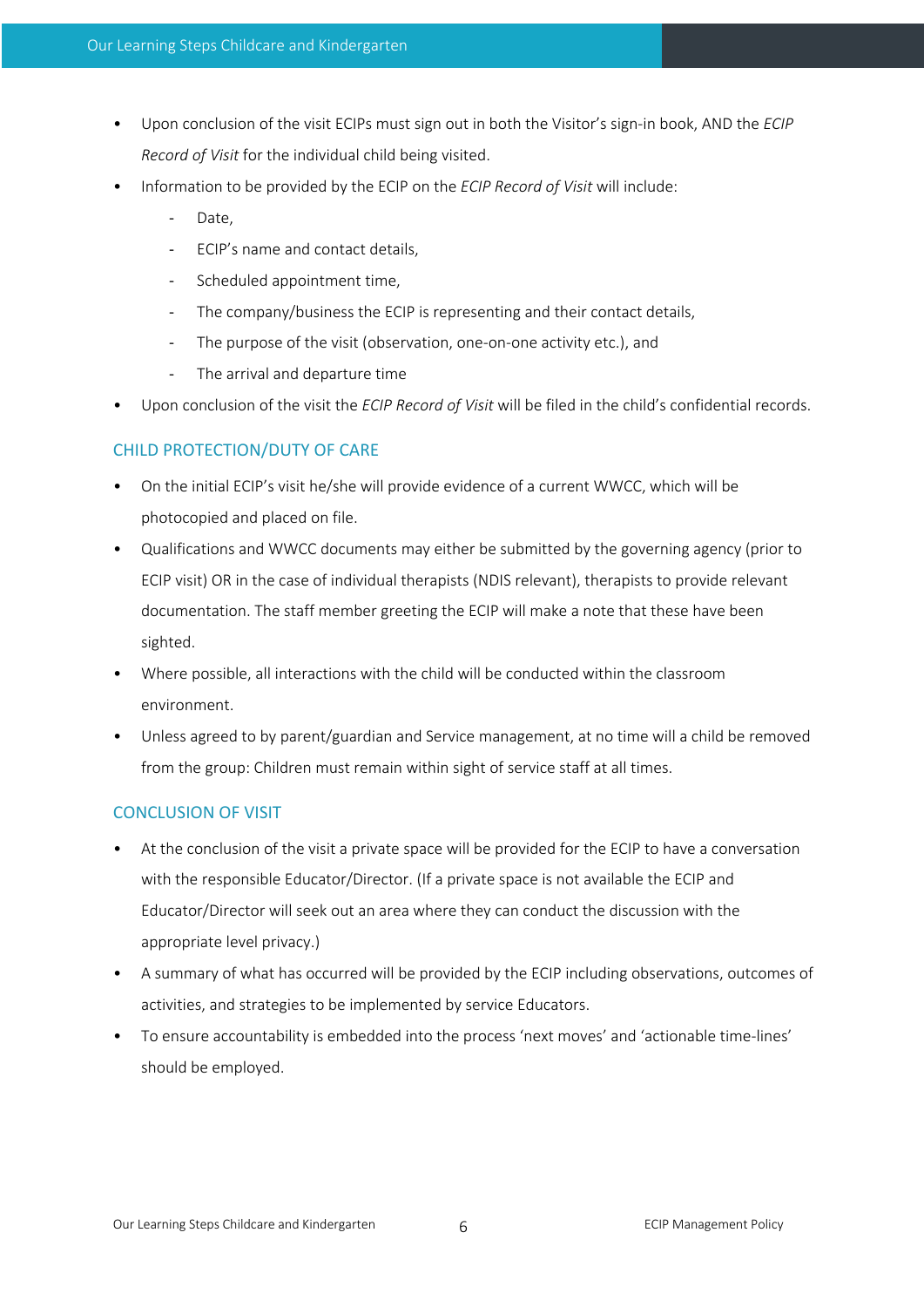## PRIVACY AND CONFIDENTIALITY

- Prior to conversations about the child it will be ensured that the family has given written consent to speak about their child.
- Discussions/conversations about the child will not take place in front of other children or families.
- All records of the visit will be placed in the child's confidential file in a locked cabinet.

## MANAGEMENT/NOMINATED SUPERVISOR/DIRECTOR WILL ENSURE

- Appointments are scheduled with ECIPs with regard to minimising the disruption for the child and the classroom routine.
- At the time of making appointments ECIPs are advised that appointment times are not flexible as relief staff may be required to replace the educator responsible for the child.
- Appointment duration allows adequate time for the ECIP to consult with the educator both before and after time spent with the child.
- The ECIP is notified in a timely manner if the child being visited is not in attendance at the service on the nominated visit day.
- That Educators in the service receive the appropriate and relevant training required to support children with disabilities and/or developmental delays.

# ECIPs WILL ENSURE

- All relevant information is shared with the responsible educator.
- A working partnership is maintained with staff, families, and all other ECIPs assigned to the child's case.
- Thoughtful and considered scheduling of appointments are made to minimise disruption to the child's routine, including
- The times and duration of booked visits are respectful of the service's needs.
- Scheduled appointment times and durations are strictly adhered to.
- Educators are provided with information and strategies to support the child's learning and development.
- Educators are informed of resources that are available to support the child's learning and development.
- Any required documentation (such as observations) are requested prior to the visit to ensure educators have reasonable time to prepare.
- The service is notified in a timely manner of any cancellation of appointments.
- If running late to an appointment the ECIP will contact the service to ascertain if a later time is practical or if another appointment must be scheduled.